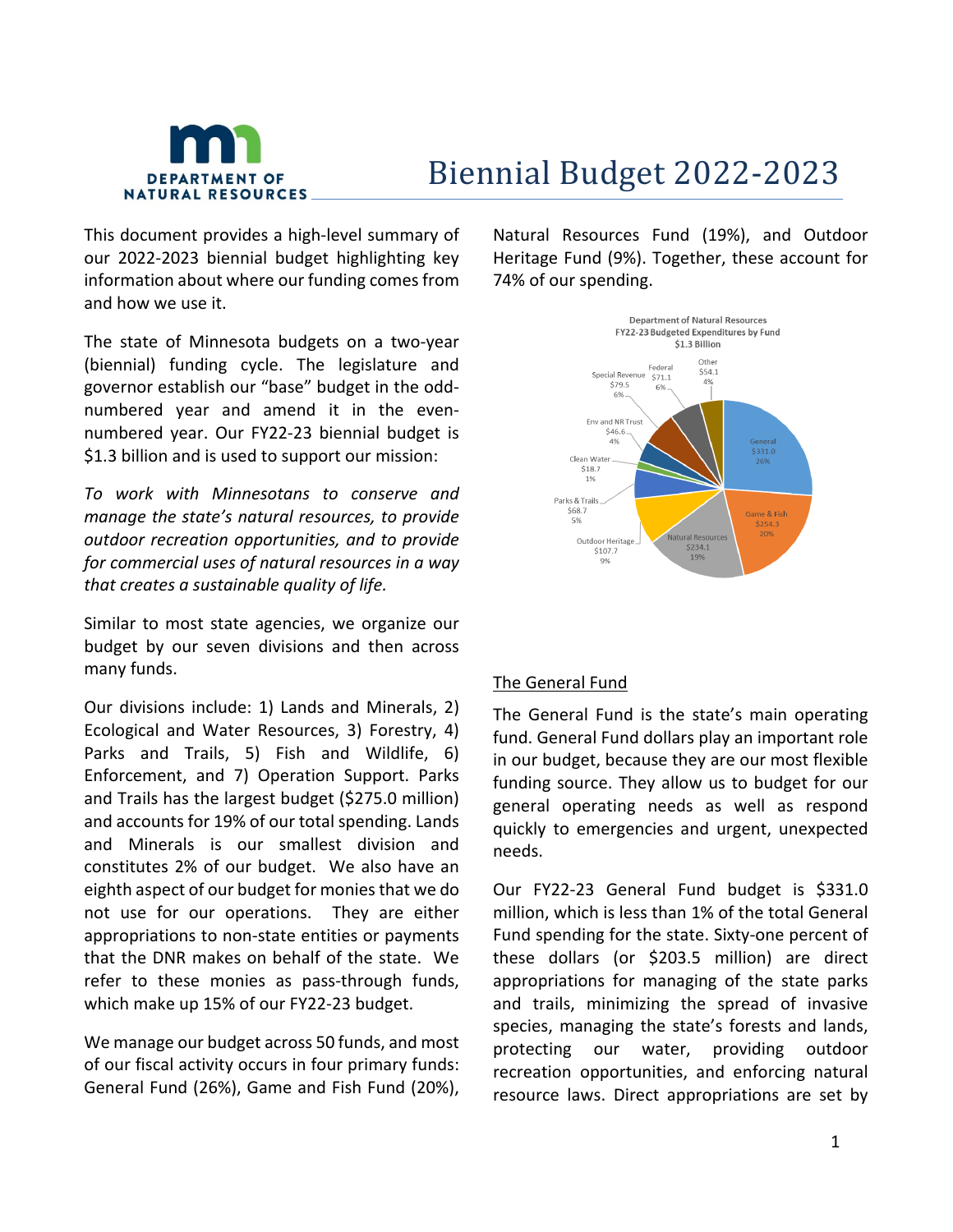law and state agencies cannot spend more than the amount appropriated.

The remaining 39% are open appropriations that are available up to the amount needed to meet a statutory requirement.

We have three open appropriations in the General Fund. Two of them are for making payments to tribal governments and counties based on treaties and statute on behalf of the state. The payments made to counties are known as payment-in-lieu of taxes (PILT) and are approximately \$36 million dollars each year. Since the state does not pay property taxes on land it owns, PILT payments help compensate counties for this lost tax revenue. We also make payments to tribes on behalf of state in accordance with the 1854 Treaty and the Leech Lake Band agreement. These is roughly \$9.4 million annually. Lastly, we have authority to access General Fund dollars (as needed), so that we can respond quickly to forest fires. For FY22-23, this is estimated at \$17.9 million per year.

#### The Game and Fish Fund

The Game and Fish Fund (GFF) supports management, monitoring, and protection of fish and wildlife resources as well as the enforcement of game and fish laws. Our Fish and Wildlife Division accounts for 68% of our GFF expenditures, over half of which is spent on compensation.



The fund is sourced by a variety of revenues that directly relate to the programs they support. Sales of hunting and fishing licenses contributed 52% of GFF total revenue in FY21. We also receive federal funds through the federal sport fish and wildlife federal grants. We estimate these funds at \$68.0 million in the FY22-23 biennium. Together, these two funding sources combined contribute about 85% of the fund.

A citizen's oversight group plays an important role in making recommendations for improvements in management and use of money in the fund.

For more information about the Game and Fish Fund, please see our annual [Game and Fish](https://www.dnr.state.mn.us/aboutdnr/budget/index.html)  [Report](https://www.dnr.state.mn.us/aboutdnr/budget/index.html) available on our website.

#### The Natural Resources Fund

The Natural Resources Fund (NR) supports the development and maintenance of Minnesota's natural resources and the enforcement of natural resource laws. NR expenditures make up 19% of our total budget. This fund consists of 20 accounts that are all dedicated for a specific purpose ranging from water based recreation to forest management to state parks. The two largest accounts are water recreation and state parks, which each make up 17% of the Natural Resources Fund budget each respectively.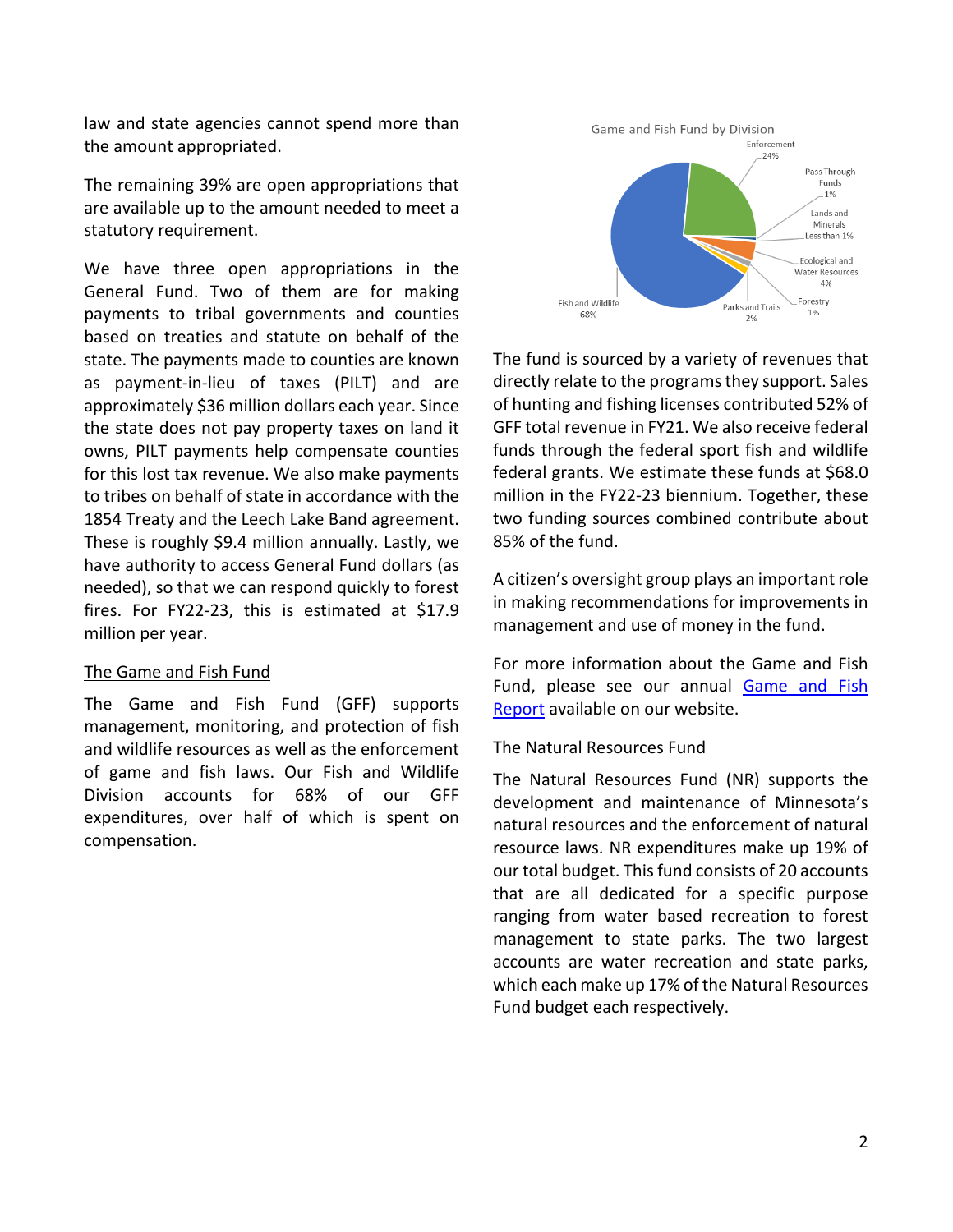

Natural Resources Fund Accounts

Our Parks and Trails Division accounts for 55% of our NR spending, over half of which is spent on compensation.



The two largest revenue sources to the fund include the 1) state's gasoline tax and 2) license and registration fees—together these contributed 38% of the fund's resources in FY21. For more information about the Natural Resources Fund, please see our annual [Natural](https://www.dnr.state.mn.us/aboutdnr/budget/index.html)  [Resources Fund Report](https://www.dnr.state.mn.us/aboutdnr/budget/index.html) available on our website.

An important aspect of our budget is that a significant portion of our spending authority in GFF and NR comes from appropriations that are sourced by the revenues our programs generate. When revenues exceed appropriations, we cannot spend above our appropriation even though there may be unmet needs. Conversely, when appropriations exceed revenues, we only spend what we collect to ensure that our funds stay healthy. This can limit our ability to provide services at the "right" level and fulfill our mission.

#### Federal Grants

We receive a variety of funding from the federal government for research, boat and water safety, trail development, disaster response, wildlife habitat protection, and special projects. We expect to receive \$71.1 million, which is 6% of our FY22-23 biennial budget.

#### Constitutionally-Dedicated Funding

In 1988 and 2008, Minnesota voters approved constitutional amendments that established dedicated funding for environmental, recreational, and cultural purposes. We receive funding from four of the five constitutionallydedicated funds. These include the Environment and Natural Resources Trust Fund (ENRTF) and the following Legacy funds: Outdoor Heritage Fund, Clean Water Fund, and Parks and Trails Fund. These funding sources are unique, because 1) they fund one-time projects rather than ongoing operations and 2) Outdoor Heritage Fund and ENRTF are appropriated annually rather than biennially. Additionally, the dedicated sales tax supporting the Legacy funding expires after 25 years. In FY22, we received \$199.3 million and in FY23, we received \$42.5 million, which combined accounts for 19% of our FY22-23 budget.

#### *Environment and Natural Resources Trust Fund*

We use these dollars to conserve and enhance Minnesota's natural resources including air, water, fish, and wildlife. The Legislative-Citizen Commission on the Minnesota Resources (LCCMR) committee governs this fund and makes annual funding recommendations to the legislature. We received \$46.6 million from this fund in FY22 and 4% of our overall biennial budget.

## *Outdoor Heritage Fund*

These dollars are used to restore, protect and enhance land and water for fish, game and wildlife. The Lessard-Sams Outdoor Heritage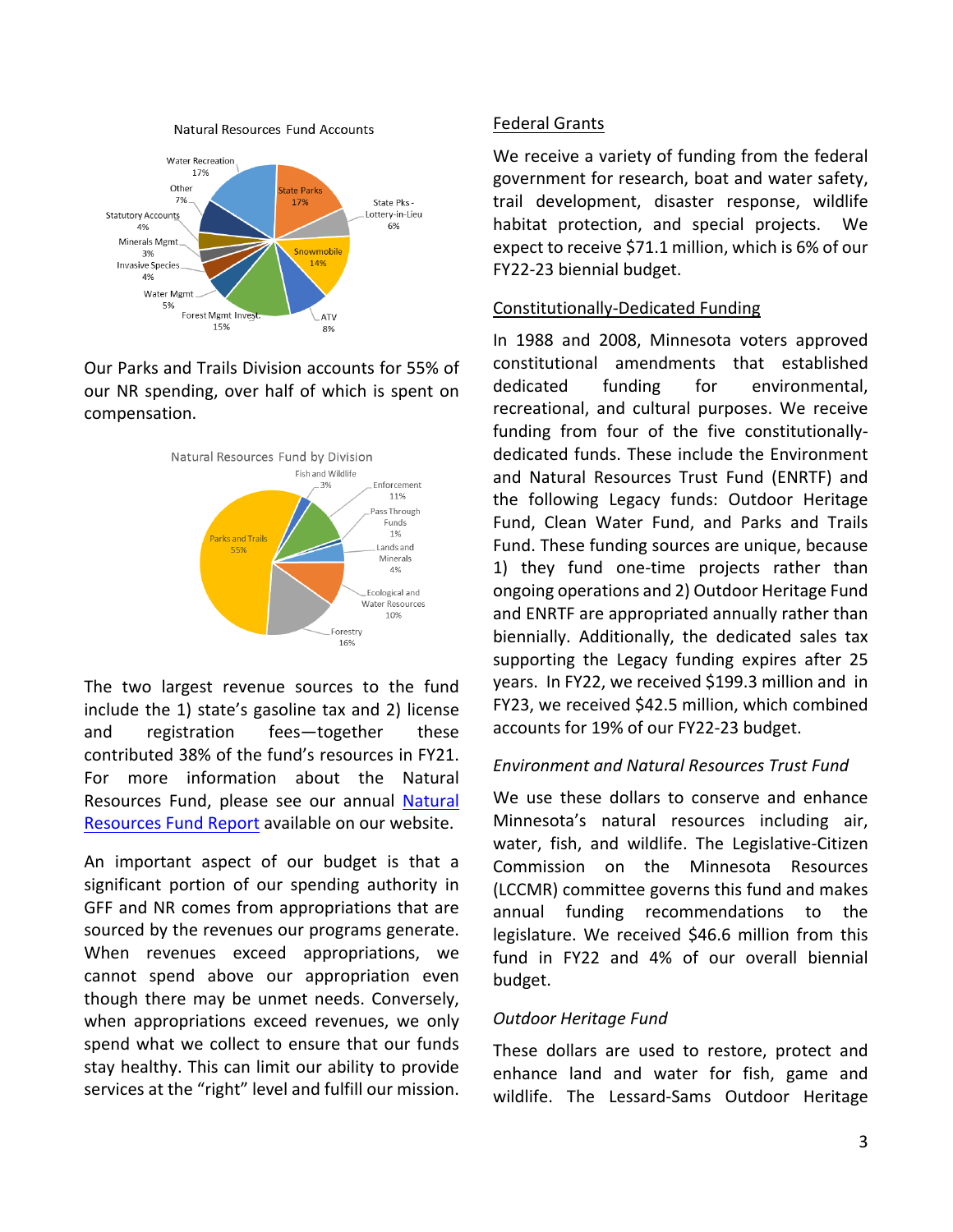Council (LSOHC) oversees this Fund and makes recommendations to the legislature annually. We received \$107.7 million from this fund in FY22, which accounts for 54% of our Legacy Funds and 9% of our biennial budget. Of this, \$74.3 million is for pass-through grants to local governments and external organizations.

#### *Clean Water Fund*

Funding is used to protect, enhance, and restore water quality in surface and groundwater. The Clean Water Council as well as an interagency committee of state agencies makes funding recommendations to the governor. We received \$18.7 million from this fund for FY22-23, which accounts for 8% of our Legacy Funds and 1% of our overall biennial budget.

#### *Parks and Trails Fund*

We use this funding to support parks and trails of regional or statewide significance. All of these dollars are spent by our Parks and Trails division and a third of these dollars are for pass-through grants. We received \$68.7 million from this fund, which accounts for 28% of our Legacy Funds and 5% of our biennial budget.

## *What do we spend our money on?*

Our largest expense is compensation, which is 32% of our total budget. We employed approximately 3,900 people across the state in FY21. These employees worked 5.5 million hours, which translates into over 2,500 full-time equivalents (FTE). This trend is consistent across all of our divisions.

Spending by Category



Operating expenses and contracts are the two next largest spending categories. Examples of operating expenses include supplies, equipment, rent, and fleet. In any given year, we may also contract for services when we need skills that we do not have or when our internal staffing is insufficient. The fourth largest spending category is the \$57.8 million worth of grants we send out the door to local governments and nongovernmental organizations to help fulfill our mission. The smallest spending category is capital outlay, which includes building repairs, and improvements, and land acquisition. Please note that this summary does not include expenditures or appropriations from the bond fund.

## *Division Budgets*

We structure our budget around our seven divisions. Our largest division is Parks and Trails, which accounts for 22% of our total spending. Below is a high-level summary of key budget information for each division.

Lands and Minerals (LAM) Size of Biennial budget: \$20.1 million Number of FTE (FY21): 82

Responsible for implementing land policy on state-owned lands and providing fiduciary oversight for real estate and minerals transactions that relate to state ownership. A majority of LAM's spending occurs in the mineral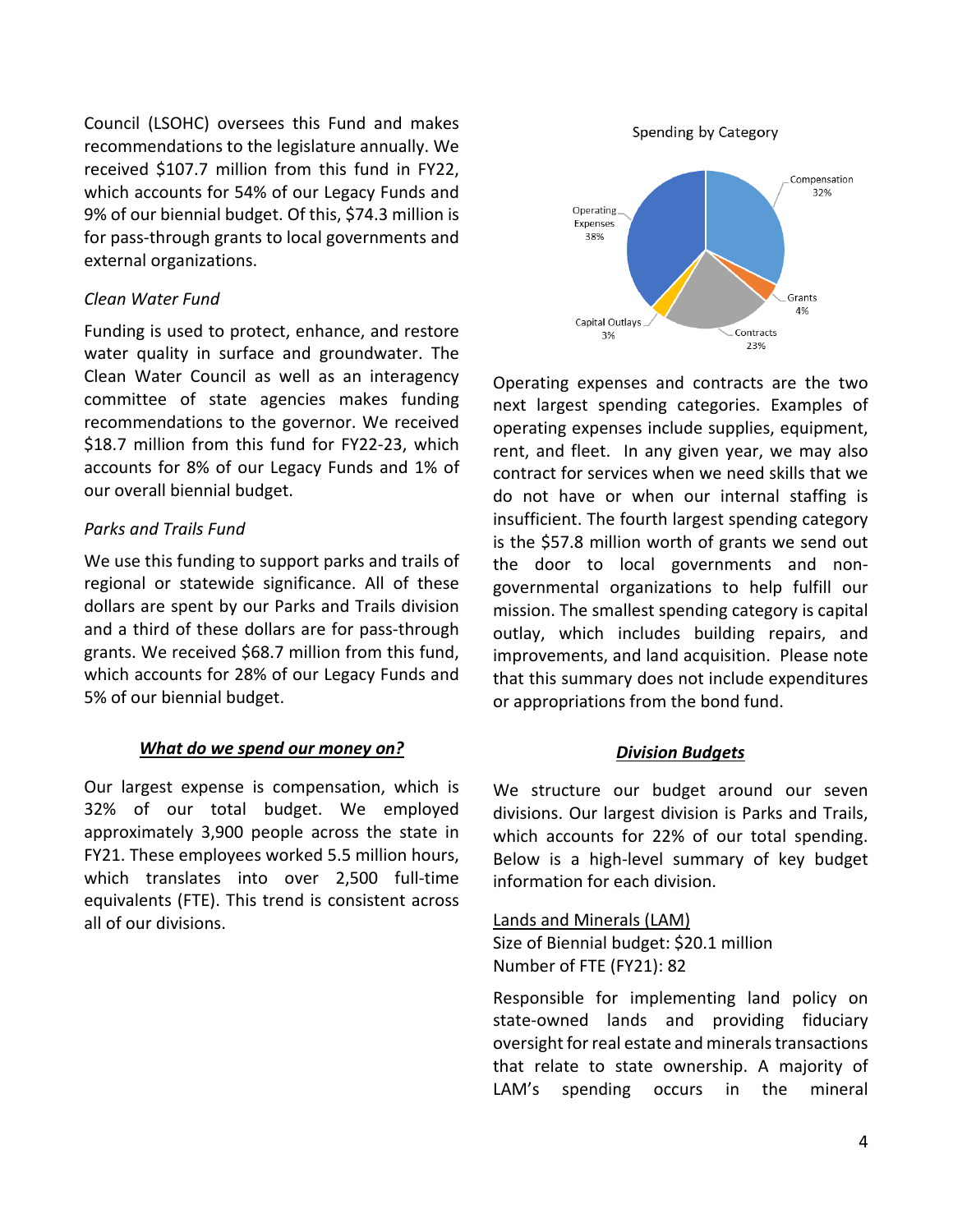management account in the natural resources fund, which is sourced primarily by mineral mining royalties. A small percent of their overall budget comes from the General Fund —\$3.8 million or 19%.

#### Ecological and Water Resources (EWR) Size of Biennial budget: \$168.2 million Number of FTE (FY21): 385

Dedicated to promoting and delivering integrated conservation of Minnesota's water resources, biological diversity, and ecosystem services to achieve healthy watersheds throughout Minnesota, and ensuring a high quality of life for present and future generations. EWR receives \$41.1 million from the General Fund, which is 24% of EWR's budget. EWR operates out of various funds, chiefly the Natural Resources Fund and the Clean Water Fund make up 14% and 11% respectively.

## Forestry (FOR) Size of Biennial budget: \$179.0 million Number of FTE (FY21): 473

Sustains Minnesota's forest ecosystems in a healthy, resilient, and productive state to ensure that current and future generations enjoy a full range of forest benefits. FOR has a General Fund biennial budget of \$108.7 million, which accounts for 61% of the FOR budget. We can access additional General Fund dollars as needed to fight forest fires; historically, we have spent an average of \$18 million per year for this purpose.

# Parks and Trails (PAT)

Size of Biennial budget: \$275.0 million Number of FTE (FY21): 511

Creates outdoor opportunities through a state park and recreation system that conserves and manages Minnesota's natural, scenic, and cultural resources. PAT receives \$58.1 million in General Fund support this biennium (21% of the PAT's budget), but also relies on user fees from parks and recreation vehicles. Most of these fees are designated for a specific purpose and cannot be used for operations or trail maintenance. PAT also receives funding from the Parks and Trails Legacy Fund (\$45.8 million) which accounts for 17% of the PAT budget.

#### Fish and Wildlife (FAW)

Size of Biennial budget: \$253.6 million Number of FTE (FY21): 540

Manages and monitors fish and wildlife, their habitats, and the public use of fish and wildlife. FAW relies largely on the Game and Fish Fund (\$171.7 million or 68%) and the Outdoor Heritage Fund (\$24.9 million or 10% of the biennial budget).

#### Enforcement (ENF)

Size of Biennial budget: \$115.1 million Number of FTE (FY21): 247

Ensures compliance with laws regarding state game and fish, recreational vehicles, natural resource commercial operations, environmental protection, and public safety. The ENF budget primarily comes from the Game and Fish Fund (\$60.4 million or 52%) and the Natural Resources Fund (\$24.4 million or 21%). Enforcement receives \$20.9 million from the General Fund, which is 18% of the ENF budget.

#### Operations Services (OSD)

Size of Biennial budget: \$32.7 million Number of FTE (FY21): 269

Provides administrative leadership and support to the entire agency and direct services to the general public through the call center and website. The OSD division is funded through internal billings, which means that OSD bills the other divisions for the administrative support they receive. The legislative approved this funding structure in 2008. Please note: to avoid doublecounting expenditures, we have excluded the